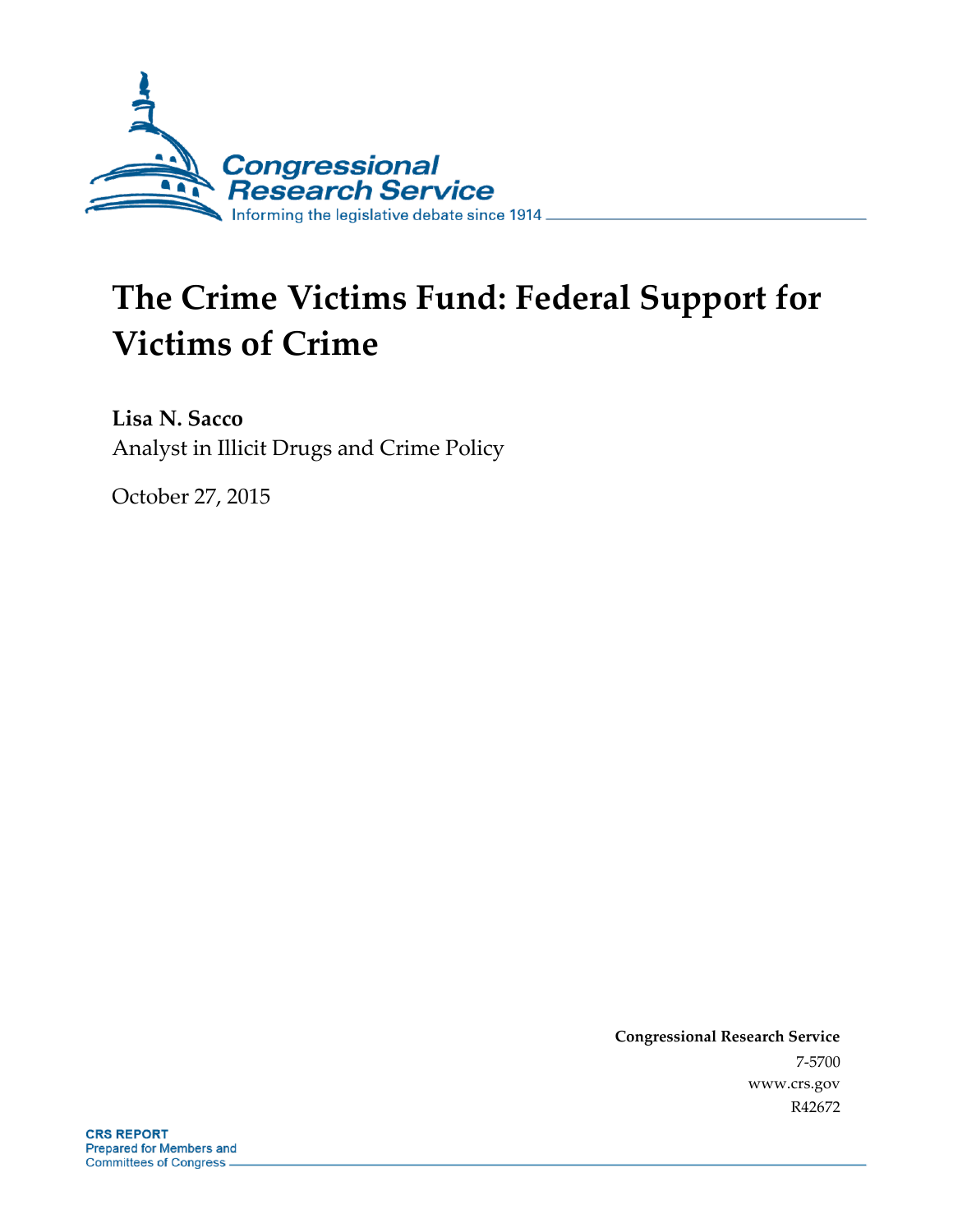## **Summary**

In 1984, the Crime Victims Fund (CVF) was established by the Victims of Crime Act (VOCA, P.L. 98-473) to provide funding for state victim compensation and assistance programs. Since 1984, VOCA has been amended several times to support additional victim-related activities. These amendments established within the CVF (1) discretionary grants for private organizations, (2) the Federal Victim Notification System, (3) funding for victim assistance staff within the Federal Bureau of Investigation and Executive Office of U.S. Attorneys, (4) funding for the Children's Justice Act Program, and (5) assistance and compensation for victims of terrorism.

In 1988, the Office for Victims of Crime (OVC) was formally established within the Department of Justice (DOJ) to administer the CVF. As authorized by VOCA, the OVC awards CVF money through grants to states, local units of government, individuals, and other entities. The OVC also distributes CVF money to specially designated programs, such as the Children's Justice Act Program and the Federal Victim Notification System.

Deposits to the CVF come from criminal fines, forfeited appearance bonds, penalties and special assessments collected by the U.S. Attorneys' Offices, federal courts, and Federal Bureau of Prisons. Since 2002, Congress has allowed gifts, bequests, and donations from private entities to be deposited into the CVF.

When the CVF was created in 1984, Congress placed a cap on how much money could be deposited into the CVF each year. Congress eliminated the cap for deposits in 1993. From FY1985 to FY1998, deposits collected in each fiscal year were distributed in the following fiscal year to support crime victims services. In FY2000, Congress established an annual obligation cap on CVF funds available for distribution to reduce the impact of fluctuating deposits and to ensure the stability of funds for crime victims programs and activities. Since 2000, Congress has established the annual obligation cap in appropriations law. In FY2015, Congress set the CVF obligation cap at \$2.361 billion, a 216.9% increase over the FY2014 cap.

In considering the CVF allocation and future caps, there are several issues on which policymakers may deliberate. Congress may consider whether to adjust the manner in which the CVF is allocated, amend VOCA to accommodate additional victim activities or groups, adjust the cap and allow use of the CVF for grant programs other than those explicitly authorized by VOCA, or make other adjustments to the CVF cap—such as eliminate the cap altogether.

In the  $114<sup>th</sup>$  Congress, the Senate Committee on the Budget marked up the Fairness for Crime Victims Act of 2015 (S. 1495), which would adjust the way changes in mandatory spending affect the CVF and how it is used as an offset of discretionary spending. The bill is intended to ensure that the CVF annual obligation cap amount is never less than the average amount of deposits into the CVF of the previous three fiscal years.

The House Amendment to the Senate Amendment to H.R. 1314 (i.e., the Bipartisan Budget Agreement of 2015) includes a provision  $(\frac{8702}{\lambda})$  that would, if enacted, rescind \$1.5 billion from the balance of the Crime Victims Fund.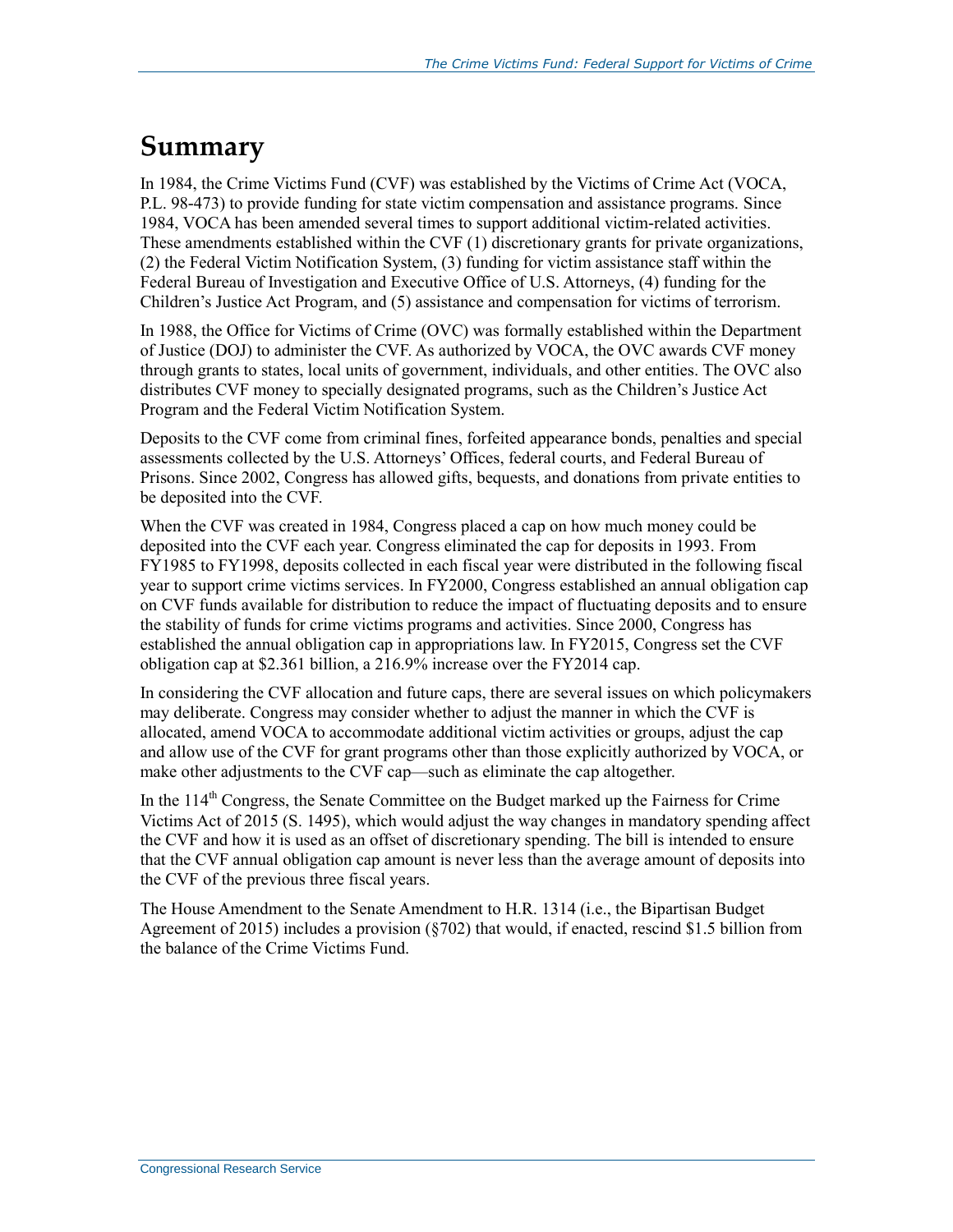## **Contents**

## **Figures**

|--|--|

## **Tables**

| Table 3. Annual Allocation and Full-Time Employees for                                   |  |
|------------------------------------------------------------------------------------------|--|
|                                                                                          |  |
| Table 4. Annual Allocation and Full-Time Employees for FBI Victim Witness Specialists  8 |  |
|                                                                                          |  |
|                                                                                          |  |
|                                                                                          |  |
|                                                                                          |  |

### **Contacts**

|--|--|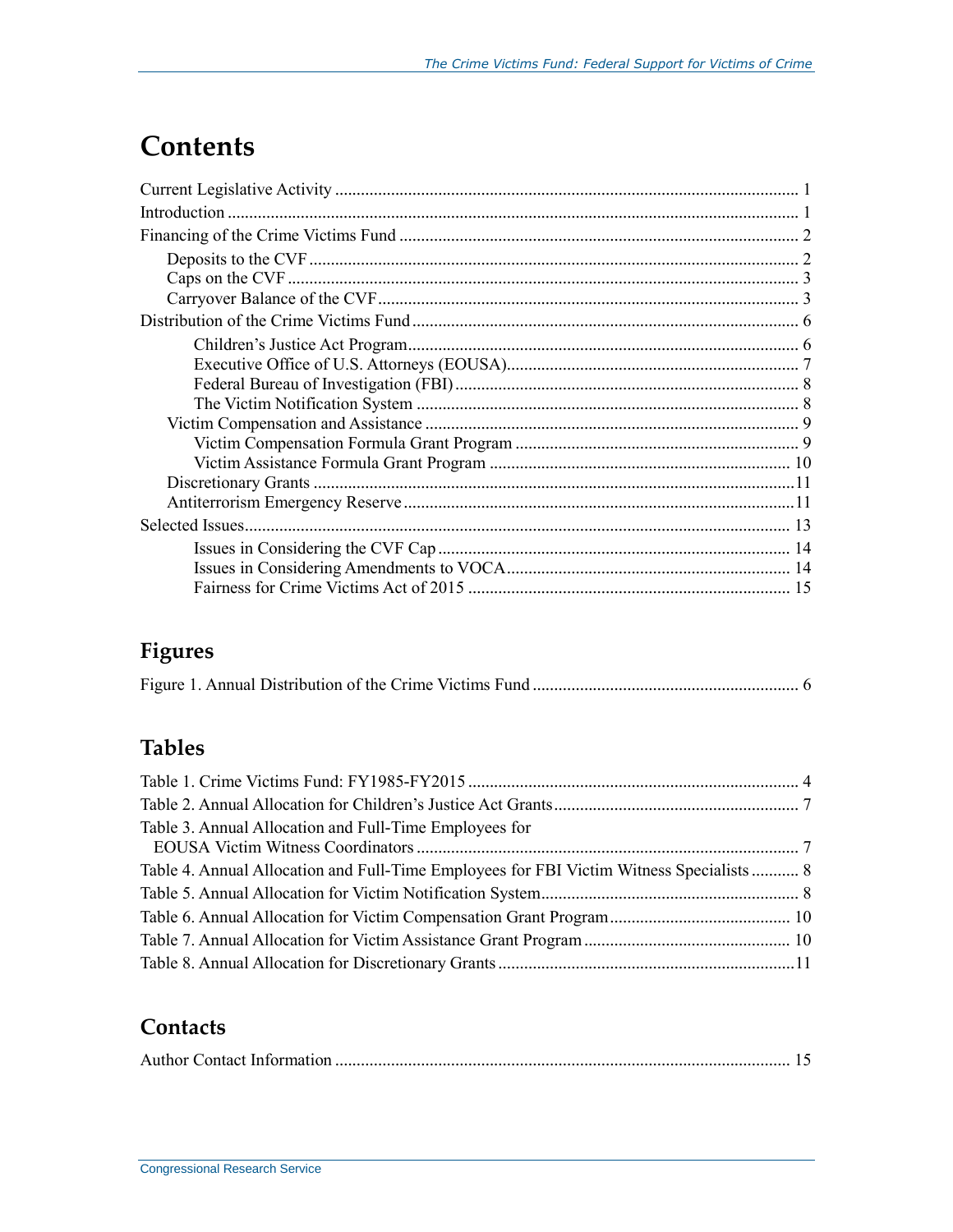## **Current Legislative Activity**

The House Amendment to the Senate Amendment to H.R. 1314 (i.e., the Bipartisan Budget Agreement of 2015) includes a provision (§702) that would, if enacted, rescind \$1.5 billion from the balance of the Crime Victims Fund. This report will be further updated at a later time to reflect any enacted budget changes that affect the Crime Victims Fund and updated FY2015 allocations for programs authorized by the Victims of Crime Act.

## **Introduction**

In 1984, the Crime Victims Fund (CVF) was established by the Victims of Crime Act (VOCA, P.L. 98-473) to provide funding for state victim compensation and assistance programs.<sup>1</sup> Since 1984, VOCA has been amended several times to support additional victim-related activities. These amendments established within the CVF

- $\bullet$  discretionary grants for private organizations;<sup>2</sup>
- $\bullet$  the Federal Victim Notification System;<sup>3</sup>
- funding for victim assistance staff in the Federal Bureau of Investigation (FBI) and Executive Office of U.S. Attorneys (EOUSA);<sup>4</sup>
- $\bullet$  funding for the Children's Justice Act Program;<sup>5</sup> and
- assistance and compensation for victims of terrorism. $<sup>6</sup>$ </sup>

In 1988, the Office for Victims of Crime (OVC) was formally established within the Department of Justice (DOJ) to administer the  $CVF$ <sup>7</sup> As authorized by VOCA, the OVC awards  $CVF$  money through formula and discretionary grants to states, local units of government, individuals, and other entities. The OVC also distributes CVF money to specially designated programs, such as the Children's Justice Act Program and the Federal Victim Notification System (see **[Figure 1](#page-8-0)**). 8

The OVC's mission is to enhance the nation's capacity to assist crime victims and to improve attitudes, policies, and practices that promote justice and help victims. According to the OVC, this mission is accomplished by (1) administering the CVF, (2) supporting direct services for victims, (3) providing training programs for service providers, (4) sponsoring the development of best

<sup>&</sup>lt;sup>1</sup> P.L. 98-473, Title II, Chapter XIV, Victims of Crime Act of 1984, October 12, 1984, 98 Stat. 2170. VOCA is codified at 42 U.S.C. §10601 et seq.

<sup>&</sup>lt;sup>2</sup> P.L. 109-162, Title XI, Subtitle B, §1132, January 5, 2006, 119 Stat. 3107.

<sup>&</sup>lt;sup>3</sup> P.L. 107-77, Title I, §111, November 28, 2001, 115 Stat. 765.

<sup>4</sup> P.L. 106-553, §1(a)(2), Title I, §113, December 21, 2000, 114 Stat. 2762, 2762A-68; P.L. 106-554, §1(a)(4), Division A, §213(a)(2), December 21, 2000, 114 Stat. 2763, 2763A-179; and P.L. 106-113, Division B, §1000(a)(1) [H.R. 3421, Title I, §119], November 29, 1999, 113 Stat. 1535, 1501A-22.

 $^5$  P.L. 106-177, Title I, §104(a), Child Abuse Prevention and Enforcement Act, March 10, 2000, 114 Stat. 36.

<sup>&</sup>lt;sup>6</sup> P.L. 104-132, Antiterrorism and Effective Death Penalty Act of 1996, Title II, Subtitle C; P.L. 107-56, USA PATRIOT Act, Title VI, §621(a) to (d).

<sup>7</sup> P.L. 100-690, Title VII, Subtitle D.

<sup>8</sup> Grants are distributed according to a formula established by VOCA.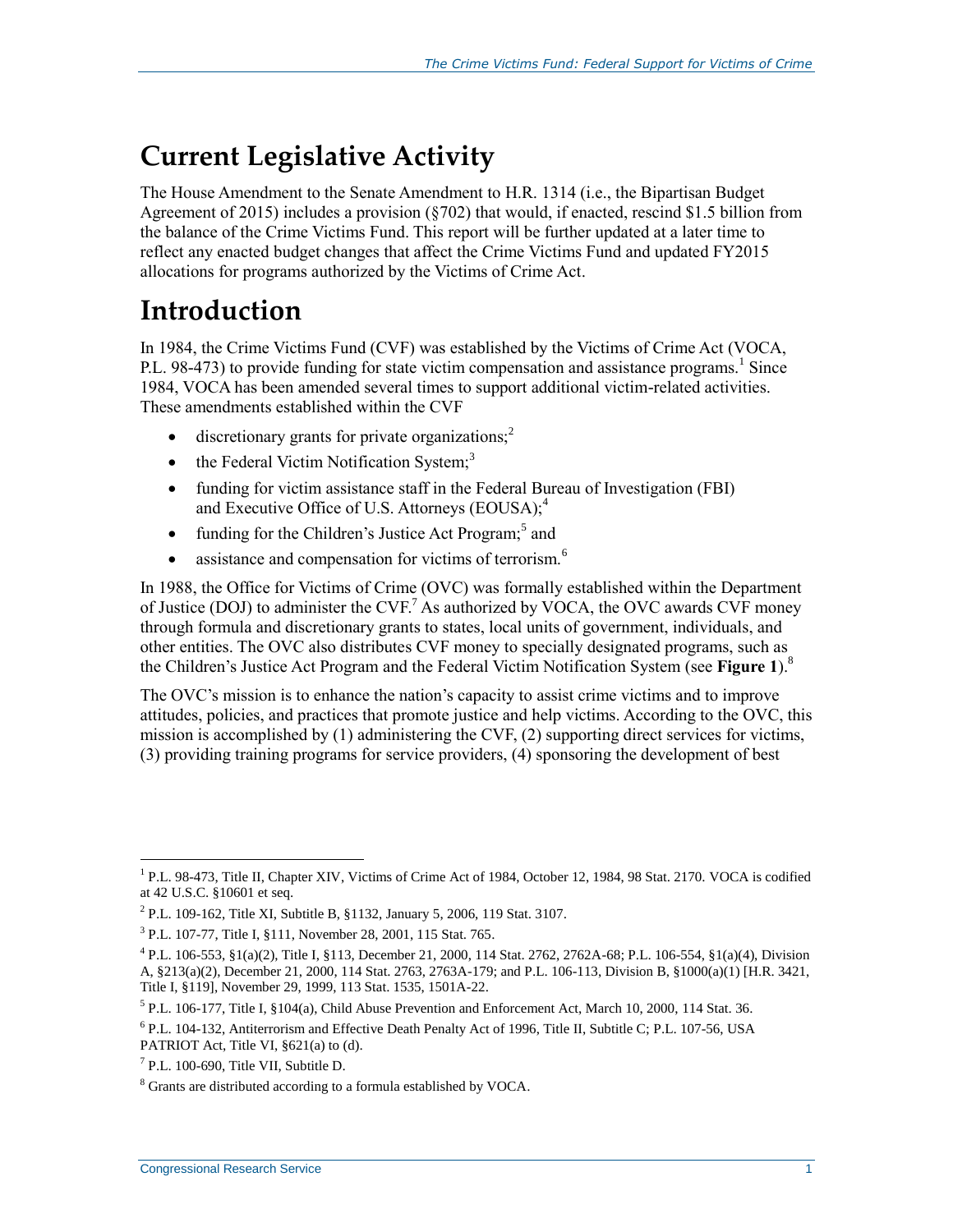practices for service providers, and  $(5)$  producing reports on best practices.<sup>9</sup> The OVC funds victim-support programs in all 50 states, the District of Columbia, and the territories. 10

Notably, Congress has amended VOCA several times to provide support for victims of terrorism.<sup>11</sup> These amendments established CVF-funded programs for (1) assistance to victims of terrorism<sup>12</sup> who are injured or killed as a result of a terrorist act outside the United States,  $(2)$ compensation and assistance to victims of terrorism within the United States, and (3) an antiterrorism emergency reserve fund to support victims of terrorism.

This report provides background and funding information for VOCA programs and the CVF. It describes the process through which CVF funds are allocated and explains how the CVF impacts the annual budget for DOJ. It then provides an analysis of selected issues that Congress may consider regarding the CVF and the federal budget.

## **Financing of the Crime Victims Fund**

### **Deposits to the CVF**

The CVF does not receive appropriated funding.<sup>13</sup> Rather, deposits to the CVF come from a number of sources including criminal fines, forfeited bail bonds, penalties, and special assessments collected by the U.S. Attorneys' Offices, federal courts, and the Federal Bureau of Prisons from offenders convicted of federal crimes.<sup>14</sup> In 2001, the USA PATRIOT Act (P.L. 107-56) established that gifts, bequests, or donations from private entities could also be deposited to the CVF.

The largest source of deposits into the CVF is criminal fines.<sup>15</sup> Large criminal fines, if collected, can have a significant effect on deposits into receipts for the CVF. For example, from FY1996 through FY2004, fines collected from 12 defendants in federal courts accounted for 45% of all deposits to the CVF during this time period.<sup>16</sup> **[Table 1](#page-6-0)** provides the amounts deposited into the CVF in each fiscal year from 1985 through 2014.

In FY2011 and FY2012, record-breaking sums were collected into the CVF. Over this two-year period, nearly \$4.8 billion was deposited into the CVF account. The OVC expects deposits to remain high in consideration of "major fines and penalties continuing to be levied, particularly against corporate violators of federal law."<sup>17</sup>

<sup>&</sup>lt;sup>9</sup> For more information on OVC and its mission, see http://www.ojp.usdoj.gov/ovc/.

 $10$  For information on OVC grant allocations, see http://www.ojp.usdoj.gov/ovc/grants/index.html.

<sup>11</sup> P.L. 104-132, Justice for Victims of Terrorism Act of 1996, April 24, 1996, 110 Stat. 1243; P.L. 106-386, Victims of Trafficking and Violence Protection Act of 2000, October 28, 2000, 114 Stat. 1543; and P.L. 107-56, USA PATRIOT Act, Title VI, §621(a) to (d), October 26, 2001, 115 Stat. 370.

 $12$  Victims who are eligible for assistance include nationals of the United States and employees of the U.S. government.

<sup>&</sup>lt;sup>13</sup> In January 2002, Congress enacted a one-time appropriation of \$68.1 million for the Crime Victims Fund to assist in providing relief to 9/11 victims (P.L. 107-117, 115 Stat. 2294).

<sup>&</sup>lt;sup>14</sup> See 42 U.S.C. §10601.

<sup>15</sup> U.S. Department of Justice, Office of Justice Programs, Office for Victims of Crime, *2011 OVC Report to the Nation*, p. 2, http://www.ovc.gov/pubs/reporttonation2011/ReporttoNation2011.pdf (hereinafter, *2011 OVC Report to the Nation*).

<sup>16</sup> *Crime Victims Fund Report*, p. 3.

<sup>17</sup> U.S. Department of Justice, Office of Justice Programs, Office for Victims of Crime, *2013 OVC Report to the Nation: Fiscal Years 2011-2012*, The Crime Victims Fund, http://www.ovc.gov/pubs/reporttonation2013/.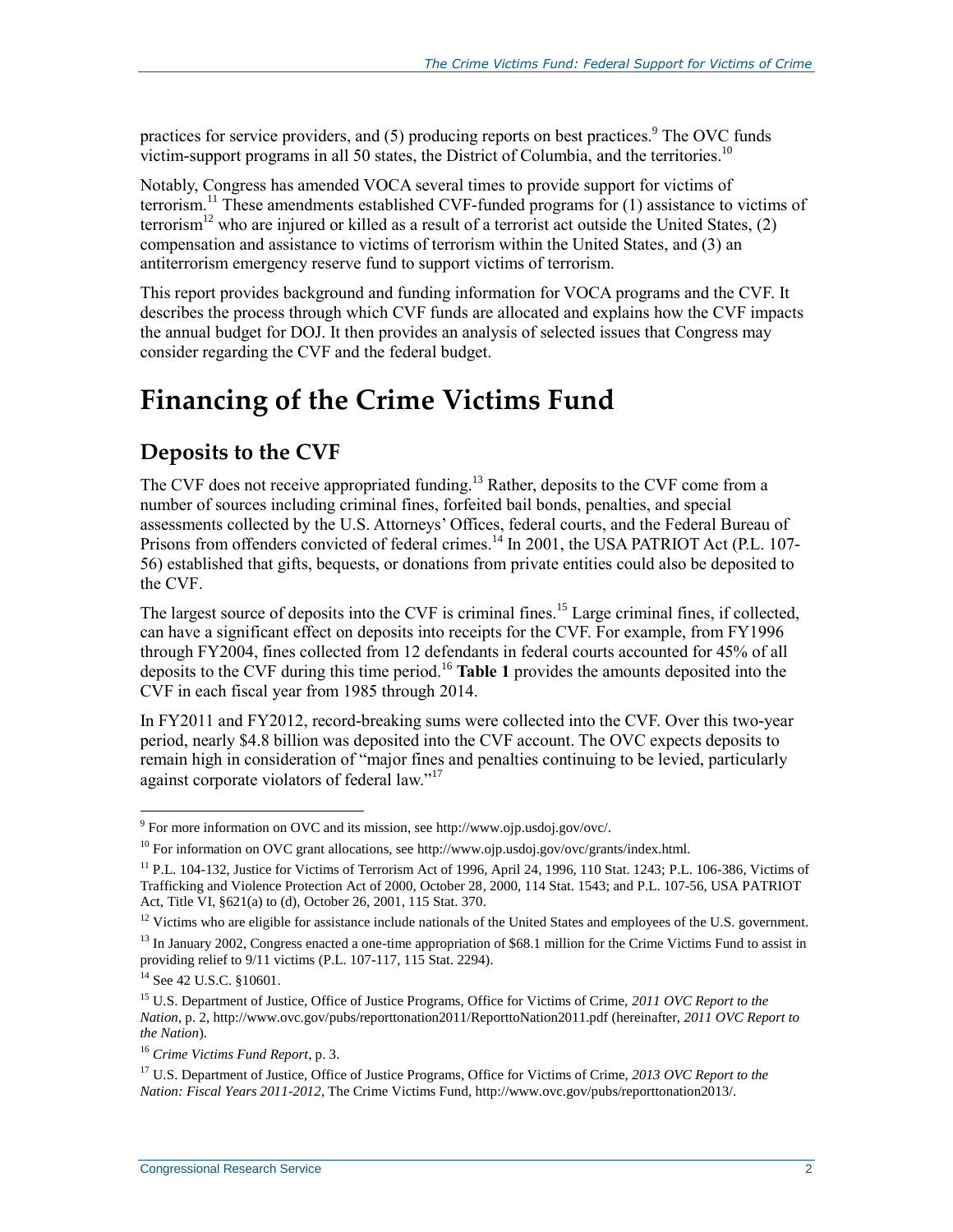### **Caps on the CVF**

In 1984, Congress placed a cap on how much could be deposited into the CVF for the first eight years. As shown in **[Table 1](#page-6-0)**, from FY1985 through FY1992, the annual cap on deposits ranged from \$100 million to \$150 million. In 1993, Congress lifted the cap on deposits, establishing that all criminal fines, special assessments, and forfeited bail bonds could be deposited into the CVF.

#### *Fluctuation in Deposits*

From FY1985 to FY1998, deposits collected in each fiscal year were distributed in the following fiscal year to support crime victims services. In 2000, Congress established an annual obligation cap on the amount of CVF funds available for distribution to reduce the impact of fluctuating deposits and ensure the stability of funds for programs and activities. Congress establishes the CVF cap each year as a part of the appropriations for DOJ. As **[Table 1](#page-6-0)** illustrates, since 2000 there has been considerable fluctuation in the amounts deposited each fiscal year. For example, between FY2007 and FY2008, the amount of receipts collected dropped by nearly 12% and then increased by approximately 95% in FY2009. This was followed by a 35% increase in FY2010 and a 15% decrease in FY2011. **[Table 1](#page-6-0)** provides the annual amounts collected from FY1985 through FY2014.

#### *FY2015 Increase to the CVF Cap*

In FY2015, Congress set the CVF obligation cap at \$2.361 billion, a 216.9% increase over the FY2014 cap. Congress did not specify directions for the increase in CVF funds, which will be distributed to crime victims programs according to a formula established by VOCA.

#### *Appropriations Riders and the CVF Cap*

Language restricting the use of certain funds, particularly as they relate to abortions,  $^{18}$  is commonly included in appropriations language. Appropriations riders may or may not apply to the programs authorized by the CVF, depending on how those riders are framed. Amounts in the CVF are not appropriated; rather, the CVF is funded through fines and penalties as specified in VOCA.

### **Carryover Balance of the CVF**

Funding for a current year's grants is provided by the previous year's deposits to the CVF, and the OVC is authorized to use the capped amount for grant awards in a given year. After the yearly allocations are distributed, the remaining balance in the CVF is retained for future expenditures. The difference between the fund's balance and the capped amount due to the obligation limitation is scored as a reduction or offset (i.e., as a Change in Mandatory Program or CHIMP) in the DOJ total discretionary spending in a given fiscal year.<sup>19</sup> Moreover, that offset also affects the discretionary spending total in measures reported in the Commerce, Justice, and Science appropriations bill. $^{20}$ 

<sup>18</sup> For more information, see CRS Report RL33467, *Abortion: Judicial History and Legislative Response*, by Jon O. Shimabukuro.

<sup>19</sup> For the DOJ *FY2014 Summary of Budget Authority by Appropriation*, see http://www.justice.gov/jmd/2014summary/ pdf/fy14-sbaa.pdf.

<sup>&</sup>lt;sup>20</sup> While some may assume that the program that has its funding reduced would be a DOJ program, this report does not (continued...)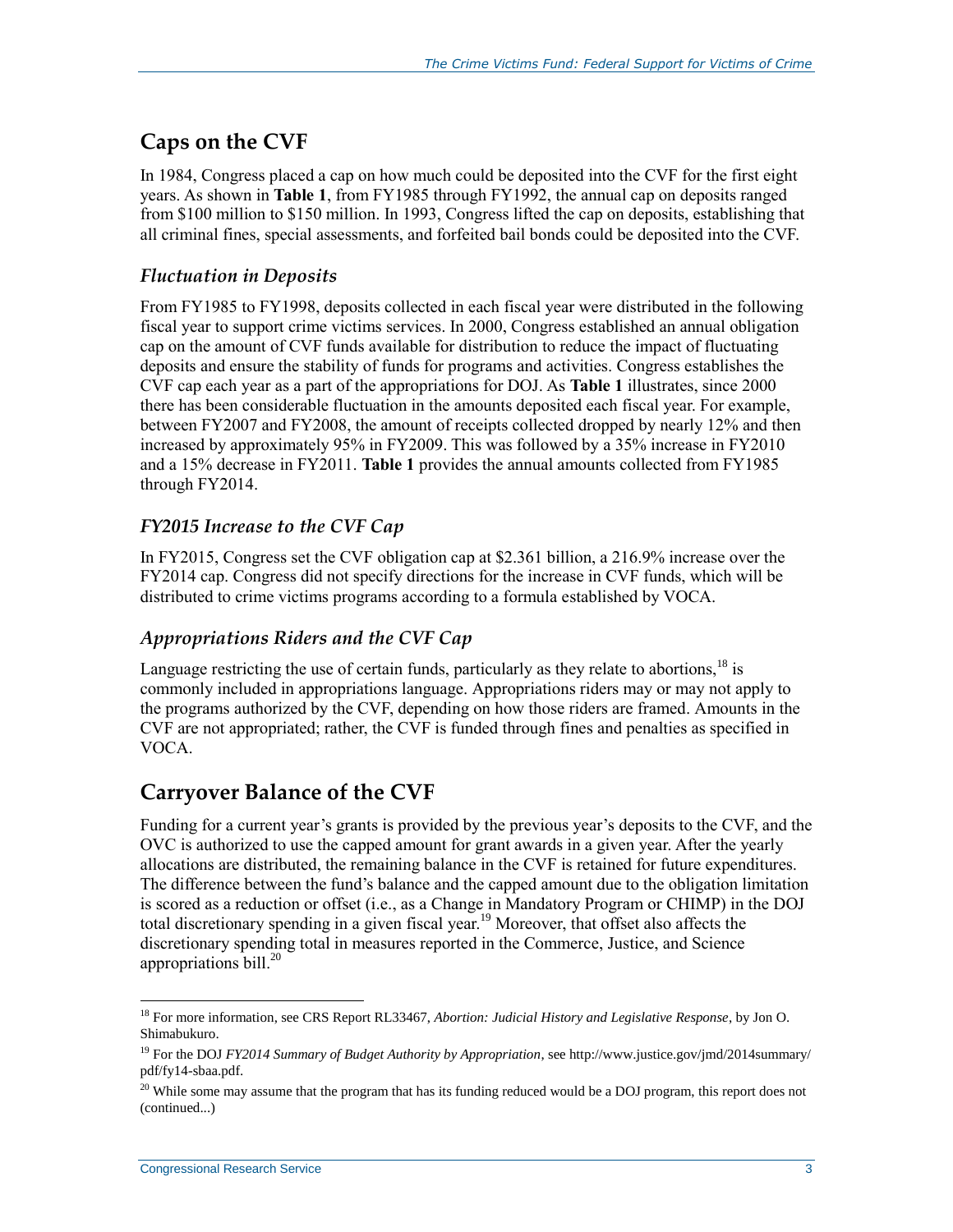VOCA law requires that all sums deposited in a fiscal year that are not obligated must remain in the CVF for obligation in future fiscal years.<sup>21</sup> If collections in a previous year exceed the obligation cap, amounts over the cap are credited to the CVF, also referred to as the "rainy day" fund, for future program benefits. For example, in FY2000 funding for the year was capped at \$500 million despite the fact that collections were over \$985 million in FY1999. In FY2000, approximately \$485 million remained in the CVF and was credited for future use.<sup>22</sup> **[Table 1](#page-6-0)** provides the balances that remain credited to the CVF at the end of each fiscal year from FY2000 through FY2014.

<span id="page-6-0"></span>

| <b>Fiscal</b><br>Year | <b>Amount</b><br><b>Collected to</b><br><b>CVF</b> | <b>Enacted Cap on</b><br><b>CVF Deposits</b> | <b>Obligation Cap</b><br>on CVF | <b>Funds Made</b><br><b>Available for</b><br><b>Distribution</b> <sup>a</sup> | Carryover<br><b>CVF</b><br><b>Balance</b> |
|-----------------------|----------------------------------------------------|----------------------------------------------|---------------------------------|-------------------------------------------------------------------------------|-------------------------------------------|
| 1985                  | \$68.3                                             | \$100                                        |                                 | \$68.3                                                                        |                                           |
| 1986                  | 62.5                                               | \$110                                        |                                 | 62.5                                                                          |                                           |
| 1987                  | 77.5                                               | \$110                                        |                                 | 77.5                                                                          |                                           |
| 1988                  | 93.6                                               | \$110                                        |                                 | 93.6                                                                          |                                           |
| 1989                  | 133.5                                              | \$125                                        |                                 | 124.2                                                                         |                                           |
| 1990                  | 146.2                                              | \$125                                        |                                 | 127.2                                                                         |                                           |
| 1991                  | 128.0                                              | \$150                                        |                                 | 128.0                                                                         |                                           |
| 1992                  | 221.6                                              | \$150                                        |                                 | 152.2                                                                         |                                           |
| 1993                  | 144.7                                              |                                              |                                 | 144.7                                                                         |                                           |
| 1994                  | 185.1                                              |                                              |                                 | 185.1                                                                         |                                           |
| 1995                  | 233.9                                              |                                              |                                 | 233.9                                                                         |                                           |
| 1996                  | 528.9                                              |                                              |                                 | 528.9                                                                         |                                           |
| 1997                  | 362.9                                              |                                              |                                 | 362.9                                                                         |                                           |
| 1998                  | 324.0                                              |                                              |                                 | 324.0                                                                         |                                           |
| 1999                  | 985.2                                              |                                              |                                 | 500.0                                                                         |                                           |
| 2000                  | 777.0                                              |                                              | 500.0                           | 537.5                                                                         | 485.2                                     |
| 2001                  | 544.4                                              |                                              | 537.5                           | 550.0                                                                         | 785.2                                     |
| 2002                  | 519.5                                              |                                              | 550.0                           | 600.0                                                                         | 792.0                                     |
| 2003                  | 361.3                                              |                                              | 600.0                           | 617.6 <sup>b</sup>                                                            | 718.9                                     |
| 2004                  | 833.7                                              |                                              | 621.3c                          | 671.3d                                                                        | 422.1                                     |
| 2005                  | 668.3                                              |                                              | 620.0                           | 620.0                                                                         | 1,307.4                                   |
| 2006                  | 641.8                                              |                                              | 625.0                           | 625.0                                                                         | 1,333.5                                   |
|                       |                                                    |                                              |                                 |                                                                               |                                           |

#### **Table 1. Crime Victims Fund: FY1985-FY2015**

(dollars in millions)

(...continued)

 $\overline{a}$ 

assume this and recognizes that the program could also be from another agency or department aside from DOJ.

<sup>21</sup> 42 U.S.C. §10601(c); U.S. Department of Justice, Office of Justice Programs, Office for Victims of Crime, *2009 OVC Report to the Nation*, p. 11, https://www.ncjrs.gov/ovc\_archives/reporttonation2009/ReporttoNation09Part1.pdf. <sup>22</sup> *Crime Victims Fund Report*, p.16.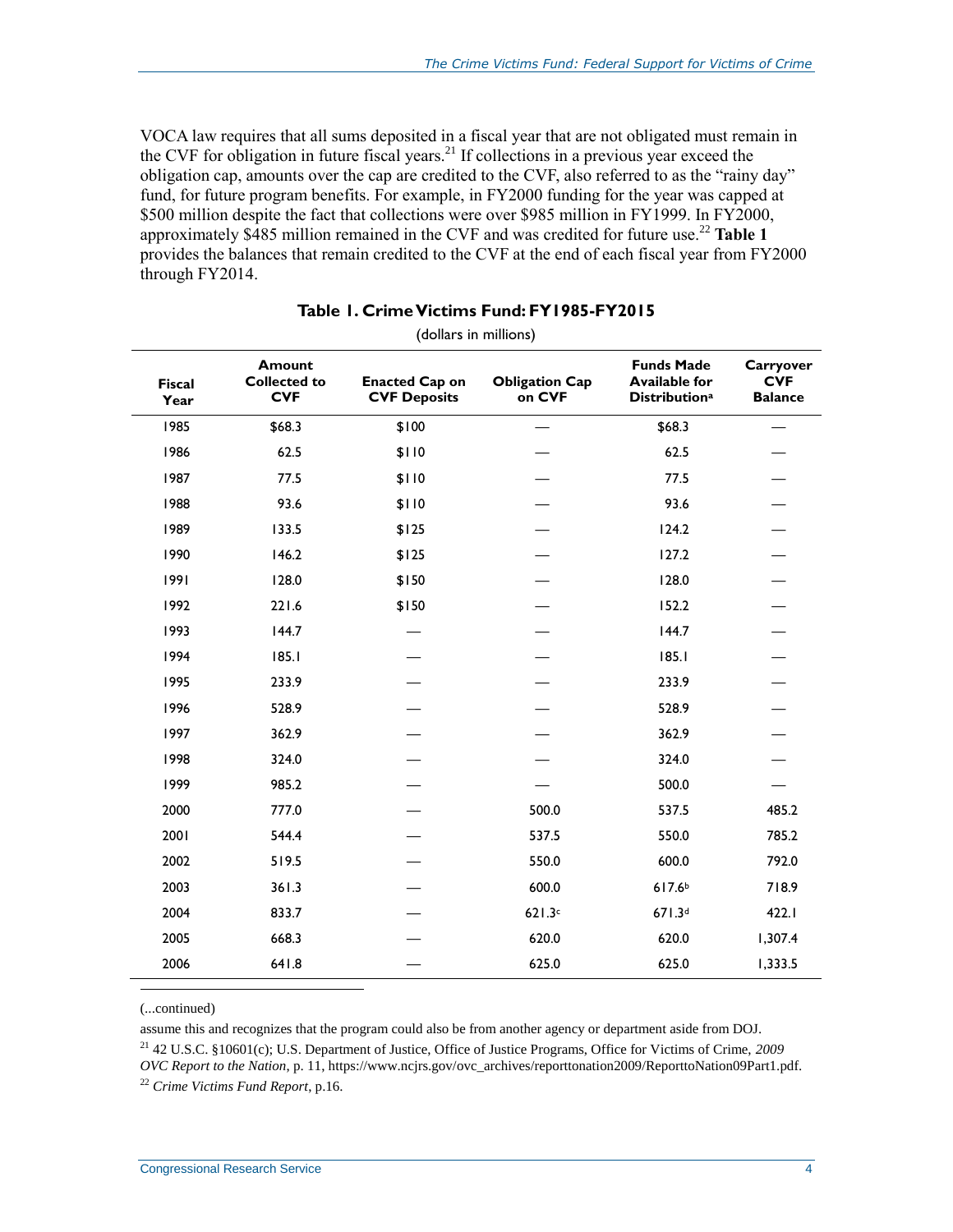| <b>Fiscal</b><br>Year | <b>Amount</b><br><b>Collected to</b><br><b>CVF</b> | <b>Enacted Cap on</b><br><b>CVF Deposits</b> | <b>Obligation Cap</b><br>on CVF | <b>Funds Made</b><br><b>Available for</b><br><b>Distribution</b> <sup>a</sup> | Carryover<br><b>CVF</b><br><b>Balance</b> |
|-----------------------|----------------------------------------------------|----------------------------------------------|---------------------------------|-------------------------------------------------------------------------------|-------------------------------------------|
| 2007                  | 1.018.0                                            |                                              | 625.0                           | 625.0                                                                         | 1.784.0                                   |
| 2008                  | 896.3                                              |                                              | 590.0                           | 590.0                                                                         | 2,084.0                                   |
| 2009                  | 1.745.7                                            |                                              | 635.0                           | 635.0                                                                         | 3.146.5                                   |
| 2010                  | 2,362.3                                            |                                              | 705.0                           | 705.0                                                                         | 4,801.5                                   |
| 2011                  | 1,998.0                                            |                                              | 705.0                           | 705.0                                                                         | 6,099.7                                   |
| 2012                  | 2,795.5                                            |                                              | 705.0                           | 705.0 <sup>e</sup>                                                            | 8,186.1                                   |
| 2013                  | 1.489.6                                            |                                              | 730.0                           | 730.0e                                                                        | 8.953.5                                   |
| 2014                  | 3,591.0                                            |                                              | 745.0                           | 745.0 <sup>e</sup>                                                            | 11.792.0                                  |
| 2015                  |                                                    |                                              | 2,361.0                         |                                                                               |                                           |

**Source:** FY1985-FY2014 data were provided by the U.S. Department of Justice, Office of Justice Programs, Office of Communications. The FY2015 obligation cap amount was taken from Section 510 of the Consolidated and Further Continuing Appropriations Act, 2015 (P.L. 113-235).

- <span id="page-7-0"></span>a. From FY1985 to FY1998, deposits collected in each fiscal year were distributed in the following fiscal year to support crime victims services. From FY1985 to FY2002, the funds made available for distribution reflect the amounts distributed in the following fiscal year.
- <span id="page-7-1"></span>b. FY2003 funds include \$17.6 million for the Antiterrorism Emergency Reserve.
- <span id="page-7-2"></span>c. The original cap of \$625.0 million was reduced due to congressional rescission.
- <span id="page-7-3"></span>d. FY2004 funds include \$50.0 million for the Antiterrorism Emergency Reserve.
- <span id="page-7-4"></span>e. Beginning in FY2012. OJP assessed management and administrative (M&A) costs for some programs funded by the CVF, but these amounts are not reflected here. See tables for each individual program.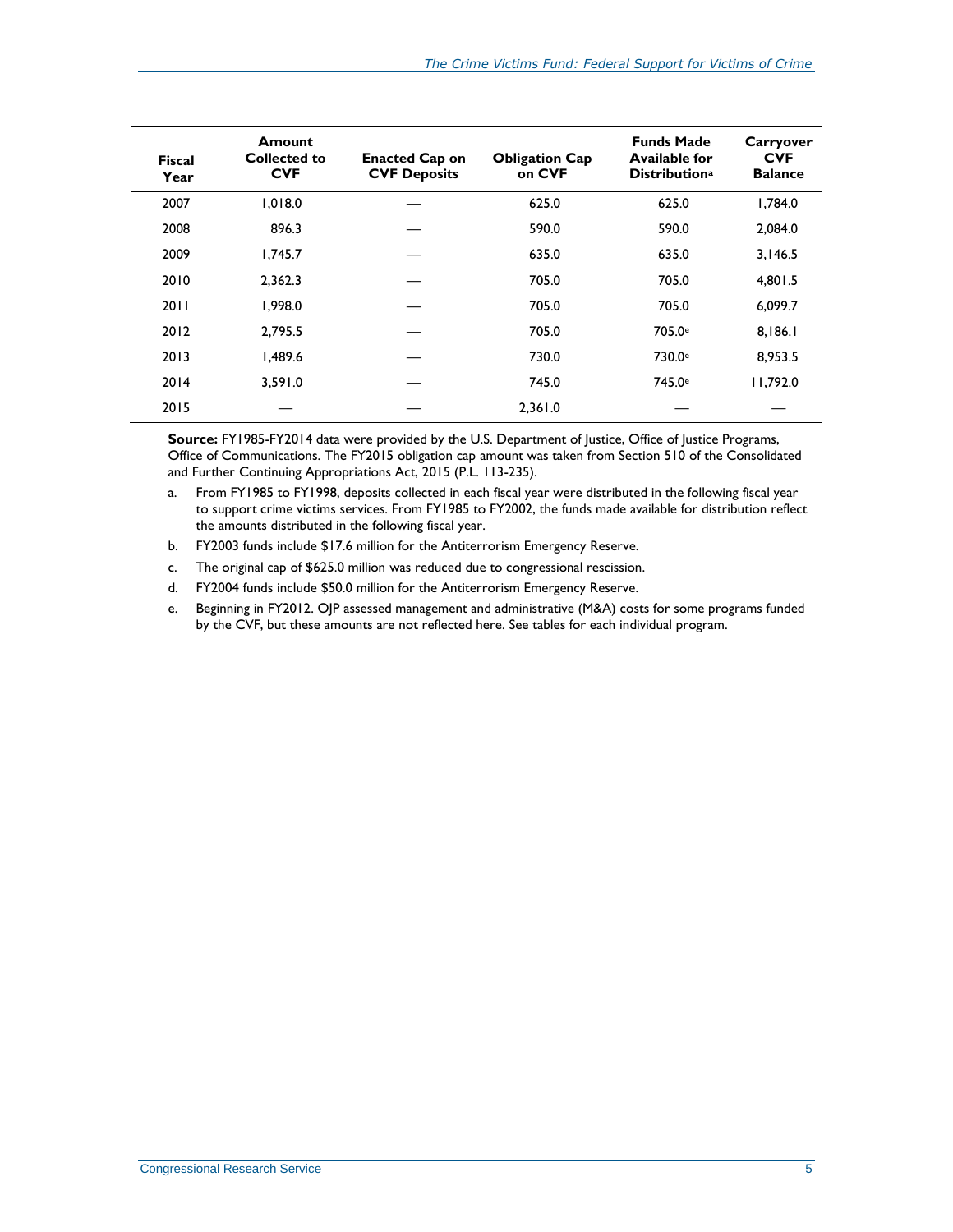## **Distribution of the Crime Victims Fund**

As previously stated, the OVC awards CVF money through formula and discretionary grants to states, local units of government, individuals, and other entities. The OVC also awards CVF money to specially designated programs. Grants are allocated according to statute (see **[Figure 1](#page-8-0)**) established by the VOCA.

<span id="page-8-0"></span>

**Figure 1. Annual Distribution of the Crime Victims Fund**

**Source:** U.S. Department of Justice, Office of Justice Programs, Office for Victims of Crime, *Crime Victims Fund*, Figure 2, http://www.ojp.usdoj.gov/ovc/pubs/crimevictimsfundfs/intro.html; and U.S. Department of Justice, Federal Bureau of Investigation, FY2014 Congressional Budget Submission.

**Notes:** Beginning in FY2012 and through FY2015, OJP assessed management and administrative (M&A) costs for programs funded by the CVF. OJP does not assess M&A costs for the Children's Justice Act Program and state victim compensation grants. In FY2012, state victim assistance grants were assessed 11.6% in M&A costs and all other CVF-funded grants were assessed 8.1% in M&A costs. In FY2013, state victim assistance grants were assessed 9.9% in M&A costs and all other CVF-funded grants were assessed 7.4% in M&A costs. In FY2014, CVF grants were assessed a 7.9% M&A costs.

a. As of FY2014, there are 170 Victim Witness Coordinators supported by the CVF.

b. As of FY2014, there are 134 Victim Witness Specialists supported by the CVF.

#### **Children's Justice Act Program**

The OVC and the Administration for Children and Families (ACF) within the Department of Health and Human Services manage the Children's Justice Act Program, a grant program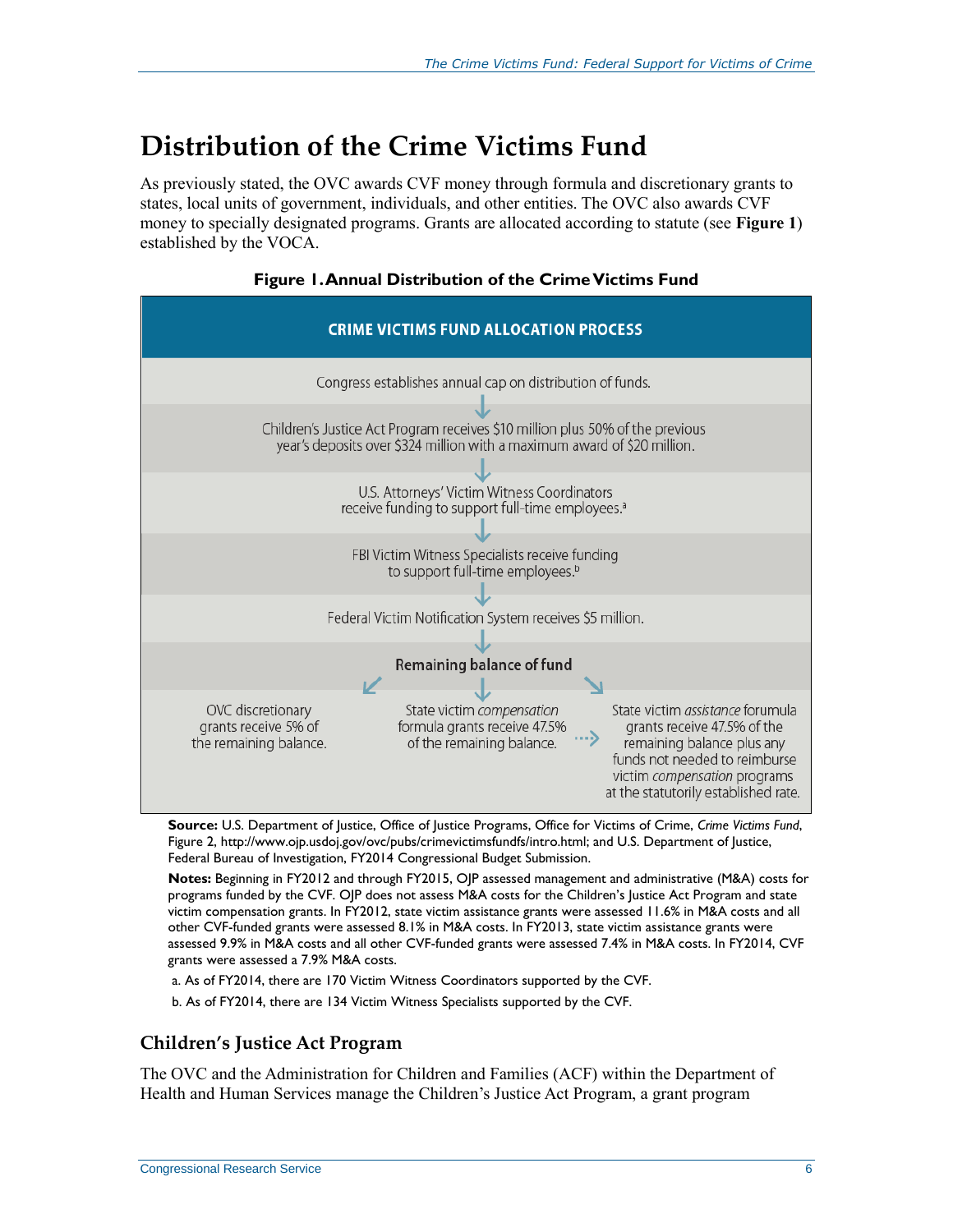designed to improve the investigation, handling, and prosecution of child abuse cases. Up to \$20 million must be distributed annually to the Children's Justice Act Program.<sup>23</sup> Of the designated funds, ACF receives up to \$17 million to manage this program for the states, while the OVC distributes up to \$3 million for tribal populations.<sup>24</sup> In FY2014, the ACF received \$17 million from the CVF to fund the Children's Justice Act Program. **[Table 2](#page-9-0)** provides funding data from FY2010 through FY2014.

<span id="page-9-0"></span>

| (dollars in millions)                               |               |               |               |               |               |  |
|-----------------------------------------------------|---------------|---------------|---------------|---------------|---------------|--|
| (Administrative<br><b>Agency in</b><br>Parentheses) | <b>FY2010</b> | <b>FY2011</b> | <b>FY2012</b> | <b>FY2013</b> | <b>FY2014</b> |  |
| <b>State Allocation</b><br>(ACF)                    | \$17.00       | \$17.00       | \$17.00       | \$17.00       | \$16.99       |  |
| <b>Tribal Allocation</b><br>(OVC)                   | 3.00          | 3.00          | 3.00          | 3.00          | 3.00          |  |

#### **Table 2. Annual Allocation for Children's Justice Act Grants**

**Source:** U.S. Department of Health and Human Services, Administration for Children and Families, Office of Legislative Affairs and Budget; and U.S. Department of Justice, Office of Justice Programs, Office of Communications.

#### **Executive Office of U.S. Attorneys (EOUSA)**

The OVC provides annual funding to support victim-witness coordinators within each of the 93 U.S. Attorney's Offices.<sup>25</sup> In accordance with the *Attorney General Guidelines for Victim and* Witness Assistance,<sup>26</sup> these personnel provide direct support for victims of federal crime by assisting victims in criminal proceedings and advising victims of their rights, such as their right to make oral and written victim impact statements at an offender's sentencing hearing. **[Table 3](#page-9-1)** provides the number of full-time employees supported with CVF funding and the amount of CVF funding that the EOUSA victim-witness coordinator program has received from the OVC from FY2010 through FY2014.

<span id="page-9-1"></span>

| (dollars in millions)         |               |               |               |               |               |  |
|-------------------------------|---------------|---------------|---------------|---------------|---------------|--|
|                               | <b>FY2010</b> | <b>FY2011</b> | <b>FY2012</b> | <b>FY2013</b> | <b>FY2014</b> |  |
| Allocation to<br><b>EOUSA</b> | \$23.33       | \$23.44       | \$21.54       | \$21.64       | \$21.90       |  |
| Number of<br><b>FTEs</b>      | 170           | 170           | 170           | 170           | 170           |  |

#### **Table 3. Annual Allocation and Full-Time Employees for EOUSAVictimWitness Coordinators**

 $\overline{a}$  $23$  42 U.S.C. §10601(d)(2).

<sup>24</sup> For more information regarding the Children's Justice Act Program, see CRS Report R40899, *The Child Abuse Prevention and Treatment Act (CAPTA): Background, Programs, and Funding*, by Emilie Stoltzfus.

<sup>26</sup> U.S. Department of Justice, *Attorney General Guidelines for Victim and Witness Assistance*, http://www.justice.gov/ olp/pdf/ag\_guidelines2012.pdf.

 $25$  42 U.S.C. §10601(d)(3).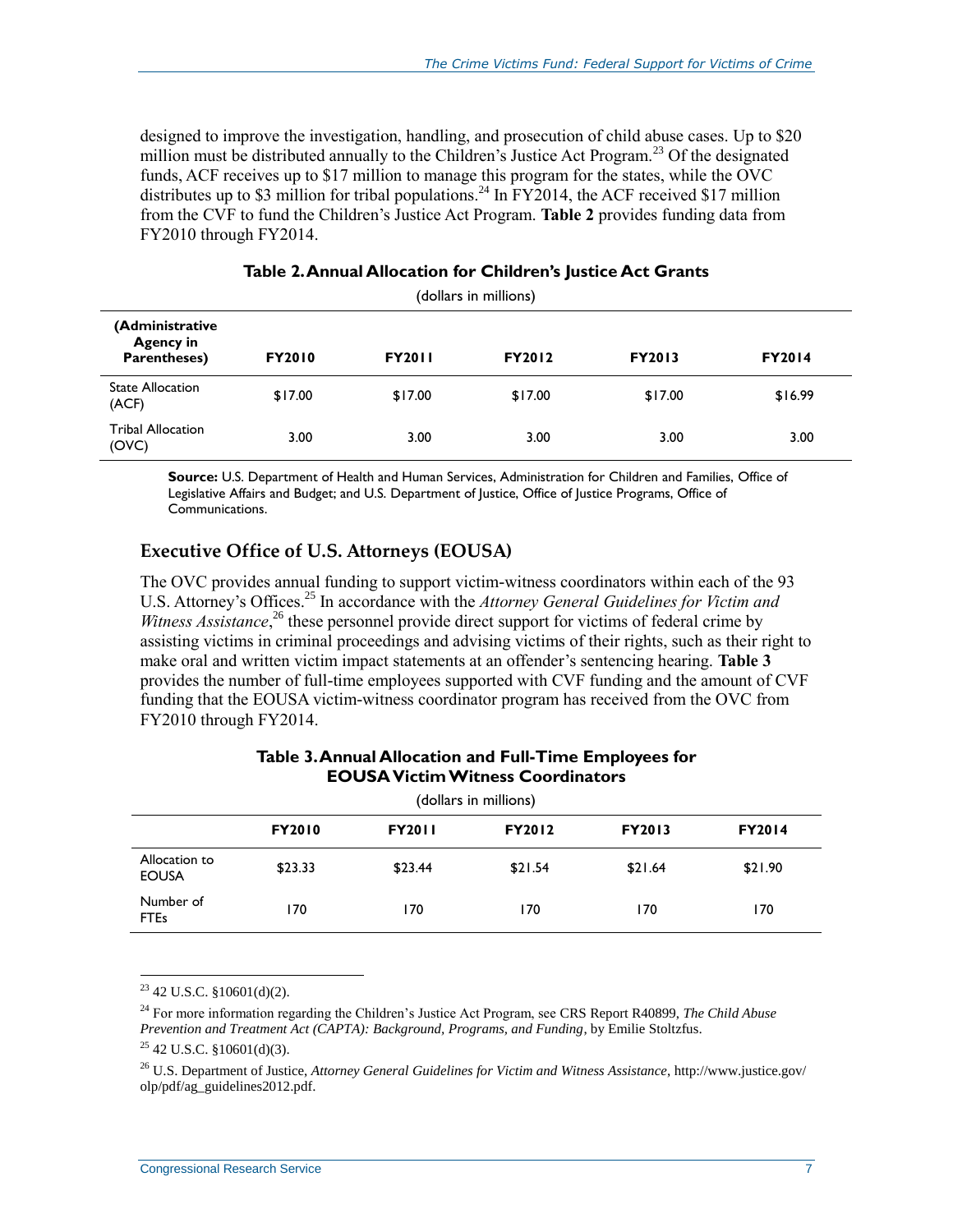**Source:** U.S. Department of Justice, Office of Justice Programs, Office of Communications. FY2012-FY2014 allocation figures reflect final enacted levels including reductions for management and administrative (M&A) costs. For more information on the new M&A cost assessment for CVF programs, see the notes of **[Figure 1](#page-8-0)**.

#### **Federal Bureau of Investigation (FBI)**

The OVC provides annual funding to support victim witness specialists within the 56 FBI field offices.<sup>27</sup> These specialists, or coordinators, personally assist victims of federal crime and provide information on criminal cases throughout case development and court proceedings.<sup>28</sup> [Table 4](#page-10-0) provides the amount of CVF funding that the FBI's Victim Witness Program has received from the OVC in FY2010-FY2014.

<span id="page-10-0"></span>

| (dollars in millions)    |               |               |               |               |               |  |  |
|--------------------------|---------------|---------------|---------------|---------------|---------------|--|--|
|                          | <b>FY2010</b> | <b>FY2011</b> | <b>FY2012</b> | <b>FY2013</b> | <b>FY2014</b> |  |  |
| Allocation to<br>FBI     | \$14.64       | \$15.75       | \$16.21       | \$16.34       | \$16.50       |  |  |
| Number of<br><b>FTEs</b> | 134           | 134           | 134           | 134           | 134           |  |  |

#### **Table 4. Annual Allocation and Full-Time Employees for FBIVictimWitness Specialists**

**Source:** Allocations were provided by U.S. Department of Justice, Office of Justice Programs, Office of Communications. The number of FTEs were taken from the FY2011-FY2015 congressional budget submissions for the FBI. FY2012-FY2014 allocation figures reflect final enacted levels including reductions for M&A costs. For more information on the new M&A cost assessment for CVF programs, see the notes of **[Figure 1](#page-8-0)**.

#### **The Victim Notification System**

The OVC provides annual funding to support the Victim Notification System (VNS), a program administered by the EOUSA and jointly operated by the FBI, EOUSA, OVC, and the Federal Bureau of Prisons.<sup>29</sup> VNS is the vehicle through which victims are notified of major case events relating to the offender, such as the release or detention status of the offender.<sup>30</sup> [Table 5](#page-10-1) provides the amount of CVF funding that the FBI's Victim Witness Program has received from the OVC in FY2010-FY2014.

| Table 5. Annual Allocation for Victim Notification System |  |  |
|-----------------------------------------------------------|--|--|
|-----------------------------------------------------------|--|--|

<span id="page-10-1"></span>

| (dollars in millions)         |               |               |               |               |               |  |  |
|-------------------------------|---------------|---------------|---------------|---------------|---------------|--|--|
|                               | <b>FY2010</b> | <b>FY2011</b> | <b>FY2012</b> | <b>FY2013</b> | <b>FY2014</b> |  |  |
| Allocation to<br><b>EOUSA</b> | \$5.50        | \$4.88        | \$4.49        | \$4.77        | \$4.50        |  |  |

**Source:** U.S. Department of Justice, Office of Justice Programs, Office of Communications. FY2012-FY2014 allocation figures reflect final enacted levels including reductions for M&A costs. For more information on the new M&A cost assessment for CVF programs, see the notes of **[Figure 1](#page-8-0)**.

 $\overline{a}$ 

 $^{28}$  For more information on the FBI Victim Assistance Program, see http://www.fbi.gov/stats-services/ victim\_assistance/overview/field-office-victim-assistance-program.

 $30$  For more information on VNS, see https://www.notify.usdoj.gov/.

 $27$  42 U.S.C. §10601(d)(3).

<sup>29</sup> 42 U.S.C. §10601(d)(3).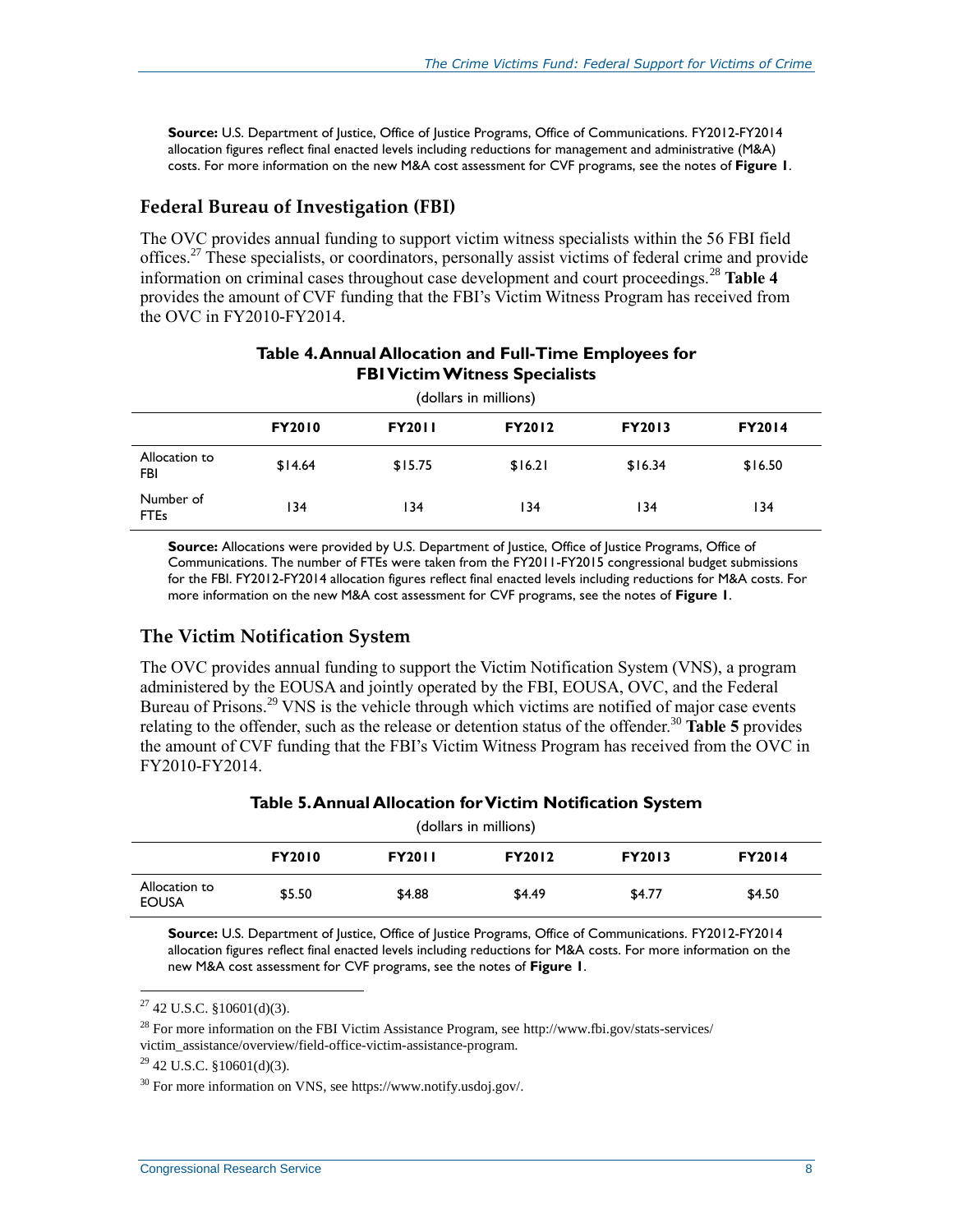### **Victim Compensation and Assistance**

After the Children's Justice Act, victim witness, and VNS programs are funded, remaining CVF money is distributed as follows: Victim Compensation Formula Grants (47.5%); Victim Assistance Formula Grants (47.5%); and OVC Discretionary Grants  $(5\%)$ .<sup>31</sup> Amounts not used for state compensation grants are made available for state victim assistance formula grants. As shown in **[Figure 1](#page-8-0)**, while both compensation and assistance grants are allotted the same percentage of the remaining balance, the state victim assistance grant program receives 47.5% of the remaining balance *plus* any funds not needed to reimburse victim compensation programs at the statutorily established rate.

#### **Victim Compensation Formula Grant Program**

As mentioned, 47.5% of the remaining annual CVF money is for grant awards to state crime victim compensation programs.<sup>32</sup> All 50 states, the District of Columbia, the U.S. Virgin Islands, and Puerto Rico have victim compensation programs.<sup>33</sup> The OVC awards each state 60% of the total amount the state paid (from state funding sources) to victims in the prior fiscal year.<sup>34</sup>

According to VOCA, a state is eligible to receive a victim compensation formula grant if the state program meets the following requirements: (1) promotes victim cooperation with requests of law enforcement authorities, (2) certifies that grants received will not be used to supplant state funds, (3) ensures that non-resident victims receive compensation awards on the same basis as victims residing within the state, (4) ensures that compensation provided to victims of federal crimes is given on the same basis as the compensation given to victims of state crime, and (5) provides compensation to residents of the state who are victims of crimes occurring outside the state.<sup>35</sup>

The formula grants may be used to reimburse crime victims for out-of-pocket expenses such as medical and mental health counseling expenses, lost wages, funeral and burial costs, and other costs (except property loss) authorized in a state's compensation statute. Victims are reimbursed for crime-related expenses that are not covered by other resources, such as private insurance. Since FY2004, more than half of annual compensation expenses paid have been for medical and dental services.<sup>36</sup>

According to the OVC, assault victims represent the highest percentage of victims receiving compensation each year.<sup>37</sup> In FY2012, there were 71,466 claims made by victims of assault, representing nearly half of all claims filed during the reporting period for FY2012. Approximately  $40\%$  of assault claims for FY2012 were domestic violence-related.<sup>38</sup>

 $31$  42 U.S.C. §10601(d)(4).

 $32$  Ibid.

 $33$  Territories and the District of Columbia are treated as states for grant eligibility and distribution purposes. See 42 U.S.C. §10602(d)(4).

 $34$  42 U.S.C. §10602(a).

<sup>35</sup> 42 U.S.C. §10602(b).

<sup>&</sup>lt;sup>36</sup> Medical and dental services do not include mental health services. OVC records these mental health costs in a separate category. For additional compensation data, as well as the number of victims served, by victim types and service categories, see U.S. Department of Justice, U.S. Department of Justice, Office of Justice Programs, Office for Victims of Crime, *VOCA Nationwide Performance Reports*, http://www.ojp.usdoj.gov/ovc/grants/vocareps.html. <sup>37</sup> Ibid.

<sup>38</sup> U.S. Department of Justice, Office of Justice Programs, Office for Victims of Crime, *2012 Victims of Crime Act Performance Report, State Assistance Program*, http://www.ojp.usdoj.gov/ovc/grants/vocanpr\_vc12.html.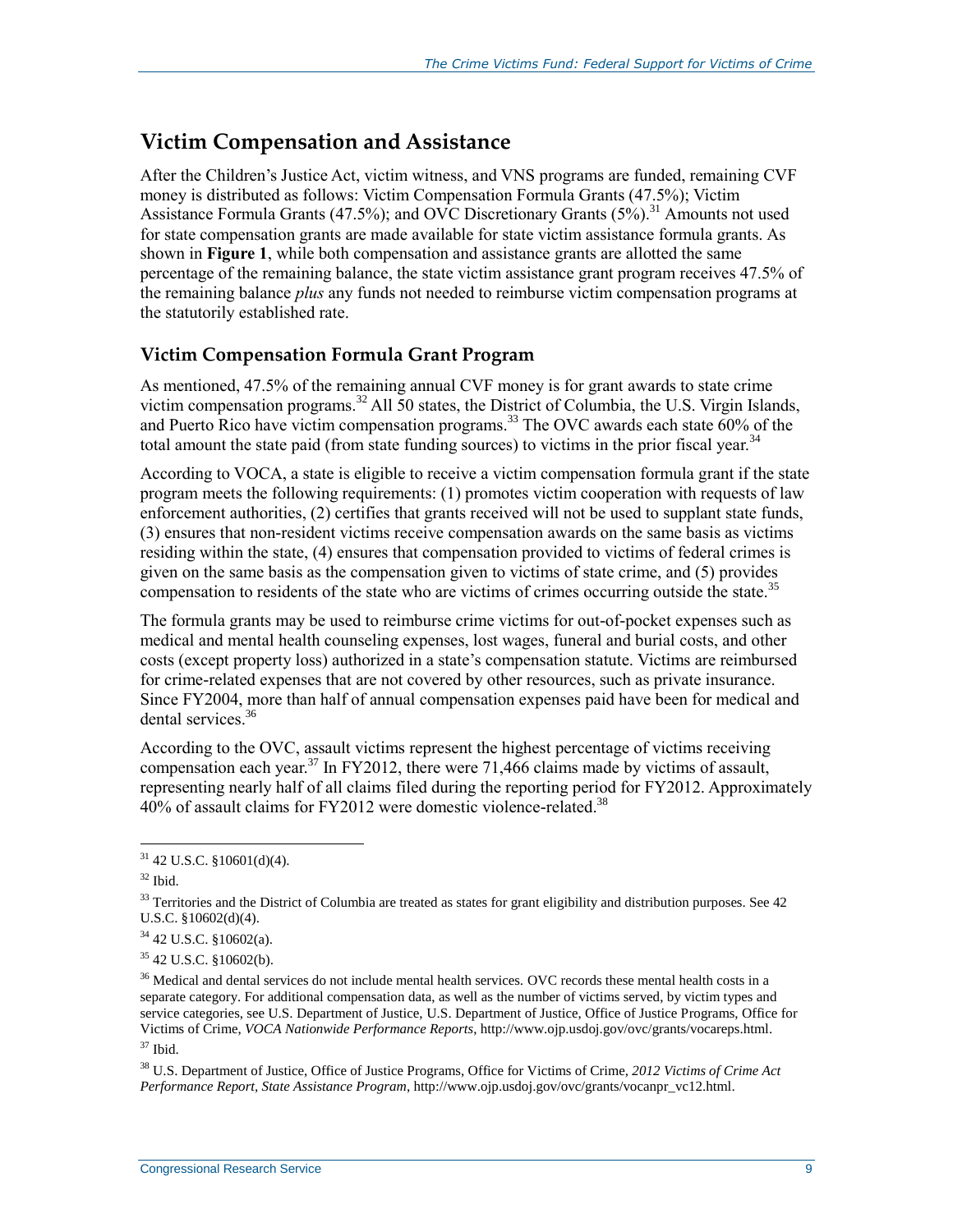**[Table 6](#page-12-0)** provides the amount of CVF funding that was allotted to OVC's Victim Compensation Program from FY2010 through FY2014.

<span id="page-12-0"></span>

| (dollars in millions)                        |               |               |               |               |               |
|----------------------------------------------|---------------|---------------|---------------|---------------|---------------|
|                                              | <b>FY2010</b> | <b>FY2011</b> | <b>FY2012</b> | <b>FY2013</b> | <b>FY2014</b> |
| Allocation for<br><b>Compensation Grants</b> | \$198.04      | \$180.89      | \$180.73      | \$159.07      | \$137.42      |

#### **Table 6. Annual Allocation for Victim Compensation Grant Program**

**Source:** U.S. Department of Justice, Office of Justice Programs, Office of Communications.

#### **Victim Assistance Formula Grant Program**

The other 47.5% of the remaining annual CVF money (see **[Figure 1](#page-8-0)**) is for the Victim Assistance Formula Grants Program. Amounts not used for state compensation grants are made available for the Victim Assistance Formula Grants Program. This program provides grants to state crime victim assistance programs to administer funds for state and community-based victim service program operations.<sup>39</sup> The grants support direct services to crime victims including information and referral services, crisis counseling, temporary housing, criminal justice advocacy support, and other assistance needs.

Assistance grants are distributed by states according to guidelines established by VOCA. States are required to prioritize the following groups: (1) underserved populations of victims of violent crime,  $^{0}$  (2) victims of child abuse, (3) victims of sexual assault, and (4) victims of spousal abuse.<sup>41</sup> States may not use federal funds to supplant state and local funds otherwise available for crime victim assistance.

VOCA establishes the amount of funds allocated to each state and territory. Each of the 50 states, the District of Columbia, the U.S. Virgin Islands, and Puerto Rico receive a base amount of \$500,000 each year.<sup>42</sup> The territories of the Northern Mariana Islands, Guam, and American Samoa receive a base amount of \$200,000 each year.<sup>43</sup> The remaining funds are distributed based on U.S. census population data. **[Table 7](#page-12-1)** provides the amount of CVF funding that the OVC allotted for the Victim Assistance Grant Program from FY2010 through FY2014.

<span id="page-12-1"></span>

| (dollars in millions)               |               |               |               |               |               |  |  |  |
|-------------------------------------|---------------|---------------|---------------|---------------|---------------|--|--|--|
|                                     | <b>FY2010</b> | <b>FY2011</b> | <b>FY2012</b> | <b>FY2013</b> | <b>FY2014</b> |  |  |  |
| Allocation for<br>Assistance Grants | \$412.13      | \$428.08      | \$377.09      | \$425.20      | \$455.79      |  |  |  |

#### **Table 7. Annual Allocation for Victim Assistance Grant Program**

**Source:** U.S. Department of Justice, Office of Justice Programs, Office of Communications.

 $39$  42 U.S.C. §10603(c).

 $40$  States have flexibility in determining the populations of victims of violent crimes that may be underserved in their respective states.

 $41$  42 U.S.C. §10603(a).

 $42$  42 U.S.C. §10603(a)(5)(A).

 $43$  42 U.S.C. §10603(a)(5)(B).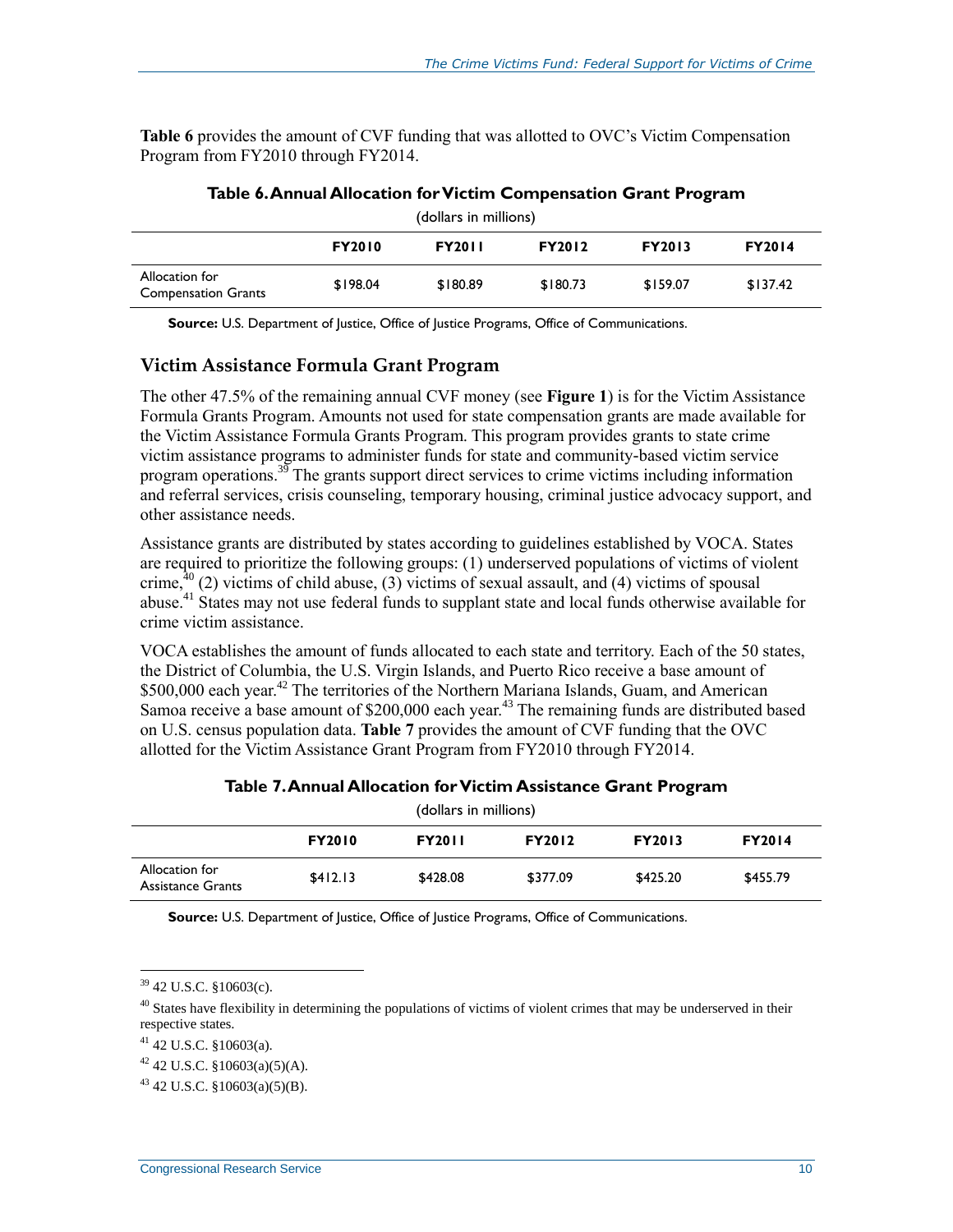**Notes:** FY2012-FY2014 allocation figures reflect final enacted levels including reductions for M&A costs. For more information on the new M&A cost assessment for CVF programs, see the notes of **[Figure 1](#page-8-0)**.

According to the OVC, victims of domestic violence make up the largest number of victims receiving services under the Victim Assistance Formula Grants Program. In 2012, approximately 48% of the 3,486,655 victims served by these grants were victims of domestic violence.<sup>44</sup> This figure has remained relatively stable since 2000, when 50% of all victims served by the victim assistance grants were victims of domestic violence.<sup>45</sup>

### **Discretionary Grants**

Five percent of the CVF money available after the specially designated program allocations have been made (see **[Figure 1](#page-8-0)**) is for discretionary grants.<sup>46</sup> According to VOCA, discretionary grants must be distributed for (1) demonstration projects, program evaluation, compliance efforts, and training and technical assistance services to crime victim assistance programs; (2) financial support of services to victims of federal crime; and (3) nonprofit victim service organizations and coalitions to improve outreach and services to victims of crime.<sup>47</sup> The OVC awards discretionary grants each year through a competitive application process.<sup>48</sup>

**[Table 8](#page-13-0)** provides the amount of CVF funding that the OVC allotted for discretionary grants from FY2010 through FY2014.

<span id="page-13-0"></span>

| (dollars in millions)                         |               |               |               |               |               |  |  |
|-----------------------------------------------|---------------|---------------|---------------|---------------|---------------|--|--|
|                                               | <b>FY2010</b> | <b>FY2011</b> | <b>FY2012</b> | <b>FY2013</b> | <b>FY2014</b> |  |  |
| Allocation for<br><b>Discretionary Grants</b> | \$32.12       | \$32.05       | \$29.36       | \$30.75       | \$31.22       |  |  |

#### **Table 8. Annual Allocation for Discretionary Grants**

**Source:** U.S. Department of Justice, Office of Justice Programs, Office of Communications. FY2012-FY2014 allocation figures reflect final enacted levels including reductions for M&A costs. For more information on the new M&A cost assessment for CVF programs, see the notes of **[Figure 1](#page-8-0)**.

### **Antiterrorism Emergency Reserve**

The Antiterrorism Emergency Reserve was established in P.L. 104-132 to meet the immediate and long-term needs of victims of terrorism and mass violence.<sup>49</sup> The OVC accomplishes this mission by providing supplemental grants to states for victim compensation and assistance and also by providing direct compensation to victims (U.S. nationals or officers or employees of the U.S.

<sup>44</sup> U.S. Department of Justice, Office of Justice Programs, Office for Victims of Crime, *2012 Victims of Crime Act Performance Report, State Assistance Program*, http://www.ojp.usdoj.gov/ovc/grants/vocanpr\_va12.html.

<sup>45</sup> U.S. Department of Justice, Office of Justice Programs, Office for Victims of Crime, *2000 Victims of Crime Act Performance Report, State Assistance Program*, http://www.ojp.usdoj.gov/ovc/grants/vocanpr\_va00.html. For additional annual reports on the Victim Assistance Formula Grants Program, see http://www.ojp.usdoj.gov/ovc/grants/ vocareps.html.

 $46$  42 U.S.C. §10601(d)(4).

 $47$  42 U.S.C. §10603(c).

<sup>48</sup> For more information on discretionary programs, see http://www.ojp.usdoj.gov/ovc/grants/ types.html#discretionarygrants.

<sup>49</sup> P.L. 104-132, Title II, Subtitle C.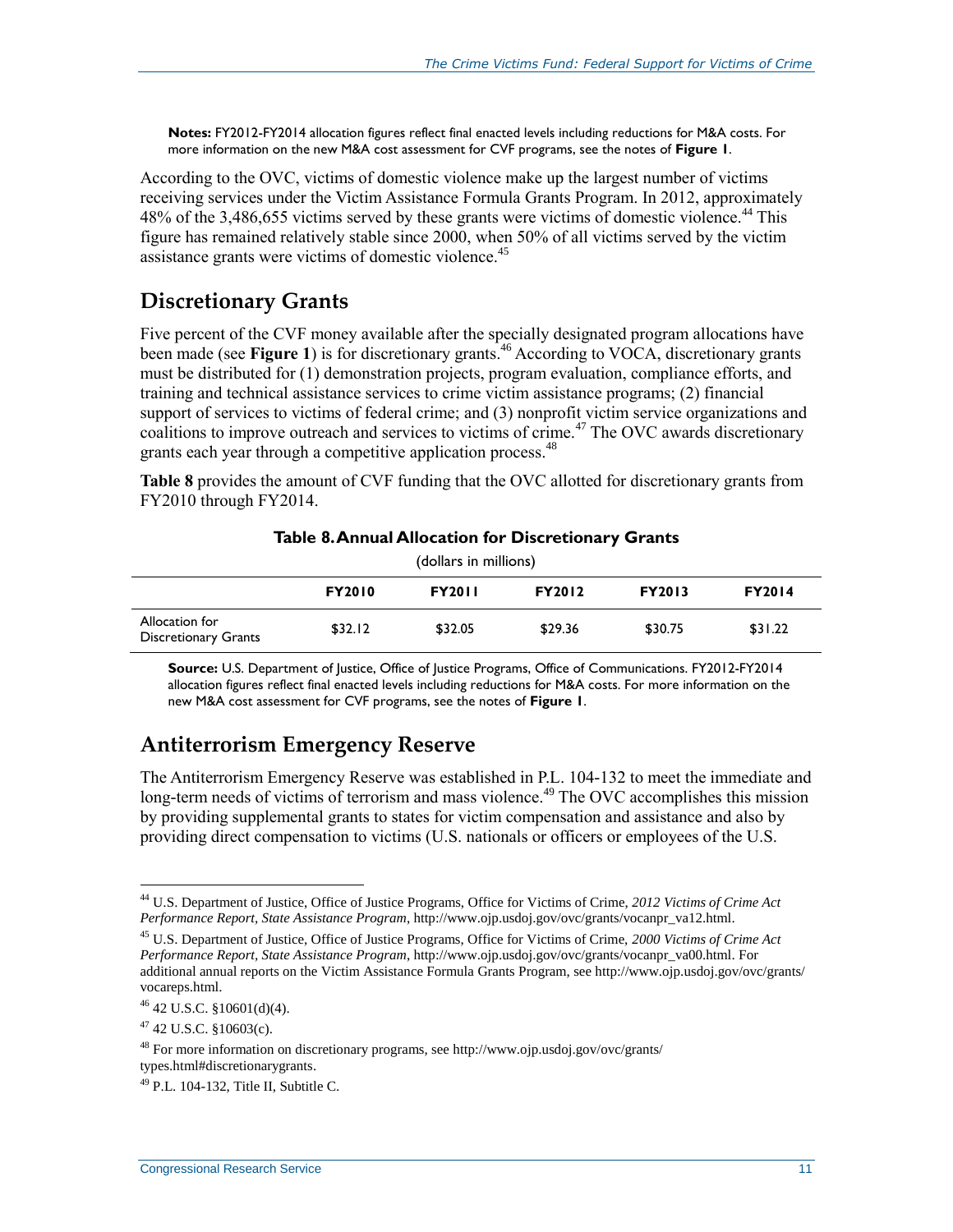government, including Foreign Service Nationals working for the U.S. government) of terrorist acts that occur abroad.

The Director of the OVC is authorized to set aside \$50 million of CVF money in the Antiterrorism Emergency Reserve to respond to the needs of victims of the September 11 terrorist attacks, and subsequently, to replenish any amounts expended so that not more than \$50 million is reserved in any fiscal year for any future victims of terrorism.<sup>50</sup> After funding all other program areas, as listed above, the funds retained in the CVF may be used to replenish the Antiterrorism Emergency Reserve.<sup> $51$ </sup> This reserve fund supports the following programs:

- Antiterrorism and Emergency Assistance Program (AEAP),
- International Terrorism Victim Expense Reimbursement Program,
- Crime Victim Emergency Assistance Fund at the FBI, and
- Victim Reunification Program.

#### *Assistance for Victims of Terrorism and Mass Violence*

Over the past two years, the OVC has responded to several incidents of terrorism and/or mass violence in the United States with grants from the AEAP. Following incidents of terrorism or mass violence, jurisdictions<sup>52</sup> may apply for AEAP funds to be used for crisis response, criminal justice support, crime victim compensation, and training and technical assistance expenses. In January 2014, OVC announced the award of \$8.4 million to assist victims, witnesses, and first responders of the Boston Marathon bombings, an incident that resulted in the deaths of three spectators and a police officer, and the injuries of hundreds more. The grant award was received by the Massachusetts Office for Victim Assistance to assist organizations with "costs, both incurred and anticipated, for organizations providing crisis intervention services and traumainformed care, continuum of care, socioeconomic support, wrap-around legal services and other victim assistance."<sup>53</sup> In 2013, AEAP funds were also used to support victims of recent mass shootings in Newtown,  $CT<sub>1</sub><sup>54</sup>$  Oak Creek, WI<sub>1</sub><sup>55</sup> and Aurora, CO.<sup>56</sup>

 $\overline{a}$ <sup>50</sup> 42 U.S.C. §10601(d)(5). The OVC also received a one-time \$68.1 million appropriation in the FY2002 Department of Defense Appropriations Act (P.L. 107-117, 115 Stat. 2294) to assist in its work of providing relief to 9/11 victims (USA PATRIOT Act, P.L. 107-56, 115 Stat. 371).

<sup>51</sup> These funds do not fall under the annual cap of the CVF.

 $52$  Eligible applicants include state victim assistance and victim compensation programs, U.S. Attorneys' offices, victim service and nongovernmental organizations, and federal, state, and local governments.

<sup>53</sup> U.S. Department of Justice, Office of Public Affairs, *Attorney General Announces \$8.3 Million to Support Victims of Boston Marathon Bombings*, Justice News, January 13, 2014, http://www.justice.gov/opa/pr/2014/January/14-ag-039.html.

<sup>54</sup> In December 2013, OVC announced a \$1.5 million AEAP grant to support victims of the mass shooting that took place at Sandy Hook Elementary School in Newtown, CT, on December 14, 2012. For more information, see U.S. Department of Justice, Office of Justice Programs, *Attorney General Holder Announces \$1.5 Million to Reimburse Support Efforts to Victims of the Sandy Hook Elementary School Shooting*, press release, December 17, http://www.ojp.usdoj.gov/newsroom/pressreleases/2013/ojppr121713.pdf.

<sup>55</sup> In August 2013, OVC announced a \$512,730 AEAP grant award to support victims of the August 2012 mass shooting at a Sikh temple in Oak Creek, WI. For more information, see U.S. Department of Justice, Office of Justice Programs, *Office for Victims of Crime Announces \$512,730 Grant to Support Victims of the Sikh Temple Attack in Oak Creek, Wis.*, press release, August 2, 2013.

<sup>56</sup> In February 2013, OVC announced a \$2.9 million AEAP grant award to support victims of the July 2012 movie theater shooting in Aurora, CO. For more information, see U.S. Department of Justice, Office of Justice Programs, *Office for Victims of Crime Announces \$2.9 Million Grant to Support Victims in Aurora, Colo.*, press release, February (continued...)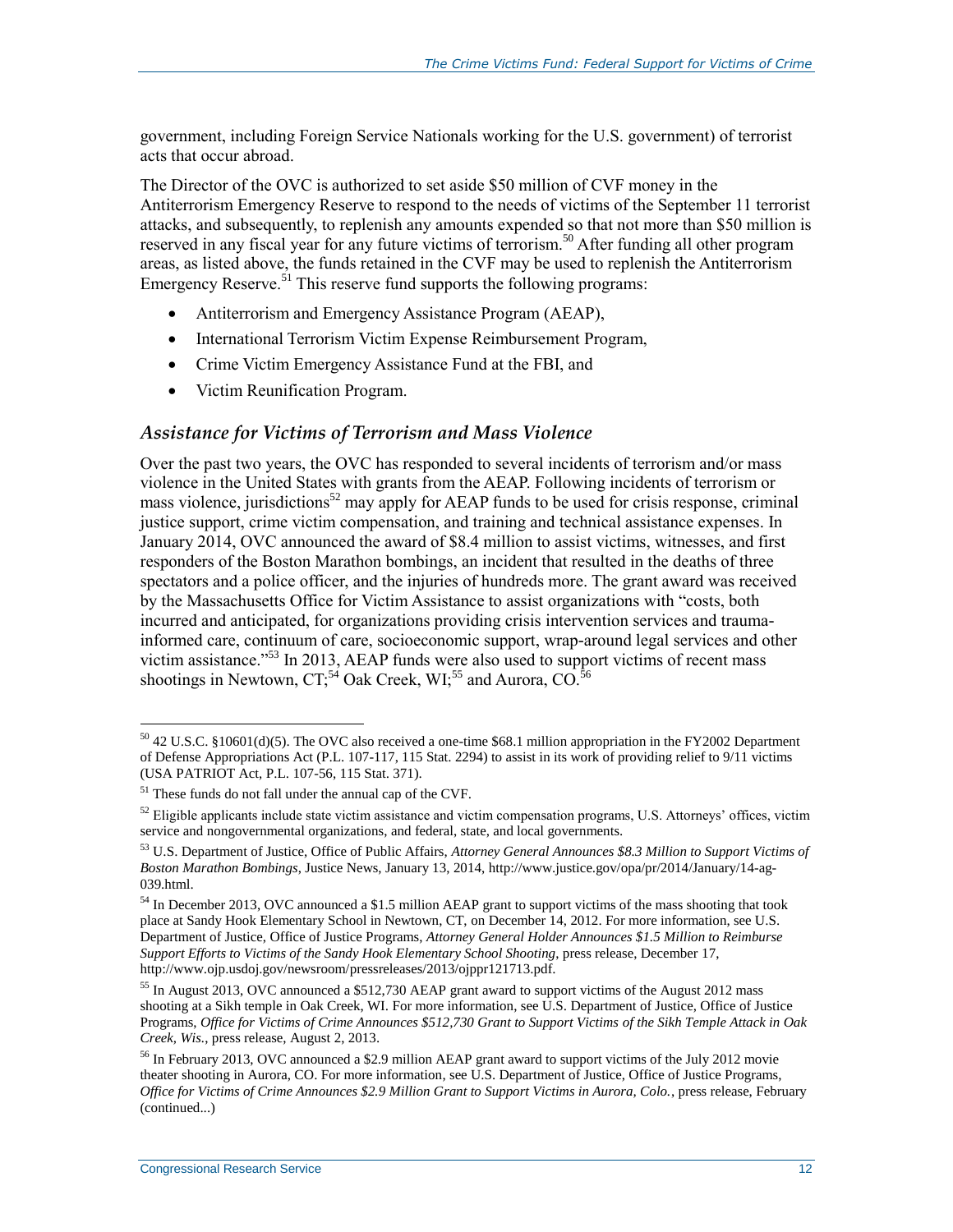#### *Assistance for Victims of 9/11*

In the aftermath of the terrorist attacks on September 11, 2001, the OVC used money available in the Antiterrorism Emergency Reserve account to immediately respond to the needs of victims. The OVC awarded \$3.1 million in victim assistance funding and \$13.5 million in victim compensation funding<sup>57</sup> to the states of New York, Virginia, and Pennsylvania.<sup>58</sup> The funds were used by these states to coordinate and provide emergency assistance to victims in the form of crisis counseling and other direct services, and to offset out-of-pocket expenses for medical and mental health services, funeral costs, and lost wages.

In addition to providing funds to states, the OVC provided other assistance and services to victims, including the following:

- OVC staff worked to identify the short- and long-term needs of victims and related costs, as well as to coordinate its efforts with other federal agencies such as the Federal Emergency Management Agency (FEMA).
- Immediately following the attacks, the OVC set up a call center that offered a 24 hour, toll-free telephone line for collecting victim information and providing referrals for financial, housing, and counseling assistance. Approximately 37,000 victims and family members received assistance and referrals through the call center.<sup>59</sup>
- The OVC also established a Victim and Family Travel Assistance Center, which handled all logistical arrangements and paid travel and lodging costs for 1,800 family members traveling to funerals and memorial services. $60$
- The OVC designed and operated a special "Hope and Remembrance" website to provide victims with answers to frequently asked questions, official messages from U.S. government sources, news releases, etc. $\overline{6}1$

## **Selected Issues**

Congress may confront several issues when considering the annual obligation cap on the CVF and possible amendments to VOCA. These issues include using the CVF for programs other than those explicitly authorized by VOCA, making adjustments to the CVF cap such as eliminating the cap, and amending VOCA to accommodate new programs or to adjust the allocation formula. Congress may also consider the purposes for which certain pools of victim services monies can be used.

l

<sup>(...</sup>continued)

<sup>13, 2013,</sup> http://www.ojp.usdoj.gov/newsroom/pressreleases/2013/ojppr021313.pdf.

 $57$  Emergency funds were disbursed under the authority of the 2001 Emergency Supplemental Appropriations Act for Recovery from and Response to Terrorist Attacks on the United States (P.L. 107-38). The Antiterrorism Emergency Reserve was later reimbursed under the Department of Defense Appropriations Act (P.L. 107-117).

<sup>58</sup> U.S. Department of Justice, Office for Victims of Crime, *Meeting the Needs of the Victims of the September 11th Terrorist Attacks: Department of Defense Appropriations Act of 2002, Report to Congress*, April 2003, p. 4, https://www.ncjrs.gov/ovc\_archives/reports/911victimsreptocongress03/meetingneedssept11.pdf.

<sup>59</sup> Ibid, p. 5.

<sup>60</sup> Ibid, p. 5.

 $61$  Ibid, p. 5.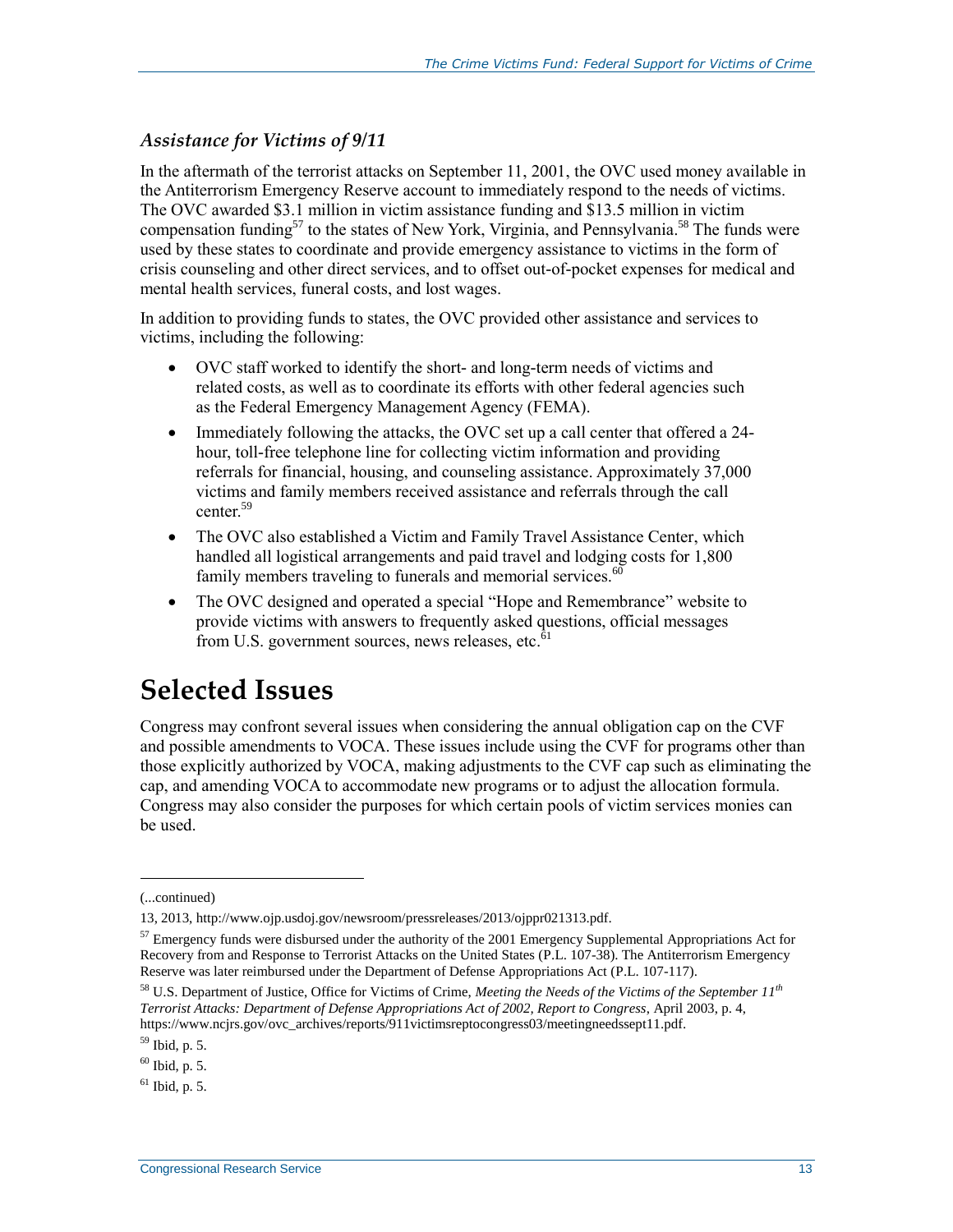#### **Issues in Considering the CVF Cap**

One issue Congress might consider is whether to use receipts from the CVF to fund grant programs that are not authorized by VOCA. In the past, Congress has passed legislation that made CVF money available to support programs authorized outside of VOCA.<sup> $\vec{\omega}$ </sup> For example, the National Defense Authorization Act (P.L. 110-181) included a provision mandating that the Attorney General transfer from the emergency reserve of the CVF "such funds as may be required" to cover the costs of special masters appointed by U.S. district courts in civil cases brought against state sponsors of terrorism.

Thus far, CVF money has not been used to fund *grant programs* outside of those authorized by VOCA. The Administration's FY2016 budget includes a proposal to use the CVF to fund grants for domestic trafficking victims.<sup>63</sup> While it could be argued that the Administration's proposal to fund programs such as victims of trafficking grants would assist crime victims, the Administration's proposal raises a question about whether this might pave the way for the CVF to be used to support grant programs that might not be victim-focused. On the other hand, as mentioned above, the CVF has a balance of more than \$11 billion, which indicates that receipts to the fund are exceeding the congressionally specified cap even with the substantial increase to the cap in FY2015. In a time of fiscal constraint, the CVF might provide an avenue to fund some DOJ grant programs while reducing DOJ's discretionary appropriation; however, there is no guarantee that receipts going into the CVF will be consistent from one year to the next. Therefore, if Congress were to further increase the cap and use funding from the CVF for non-VOCA programs, it is not possible to ensure that there will be a consistent level of funding to support these programs in future budget cycles.

Congress could decide to eliminate the cap on the Crime Victims Fund altogether. If Congress should decide to eliminate the cap and allow all collected funds to be distributed in a given fiscal year, it could possibly have significant consequences for the DOJ budget. As mentioned, the capped amount and remaining balance in the CVF are considered part of the DOJ budget total. These amounts impact the DOJ appropriation, are used to offset spending limits for DOJ programs, and are included in the overall budget score for DOJ. If Congress were to eliminate the cap, it would have to make up the amount of the CVF through offsets. Moreover, Congress may wish to consider whether VOCA programs would be able to use all money in the fund if the obligation cap were eliminated.

#### **Issues in Considering Amendments to VOCA**

While VOCA may be amended in many possible ways, this report presents two options that Congress may choose to consider. Congress may decide to reassess the allocation formula of the CVF (see **[Figure 1](#page-8-0)**) or consider the addition of new programs to be supported through the CVF.

VOCA Assistance Administrators have voiced concern that fluctuations in annual obligations can directly impact fund availability for victim assistance formula grants and, to a lesser extent, discretionary grants. The addition of new programs, increases in funding to other programs funded by the CVF, and new management and administration costs cause a reduction in funding available for victim assistance formula grants and discretionary grants.<sup>64</sup> Congress may choose to

 $62$  For expenditure guidelines, see 42 U.S.C. §10601(d).

<sup>63</sup> U.S. Department of Justice, *FY2016 Performance Budget Office of Justice Programs*, February 2015,

https://edit.justice.gov/sites/default/files/jmd/pages/attachments/2015/02/02/28.\_office\_of\_justice\_programs\_ojp.pdf.

<sup>64</sup> Ibid; National Association of VOCA Assistance Administrators, *Victims of Crime Act (VOCA) Crime Victims Fund:*  (continued...)